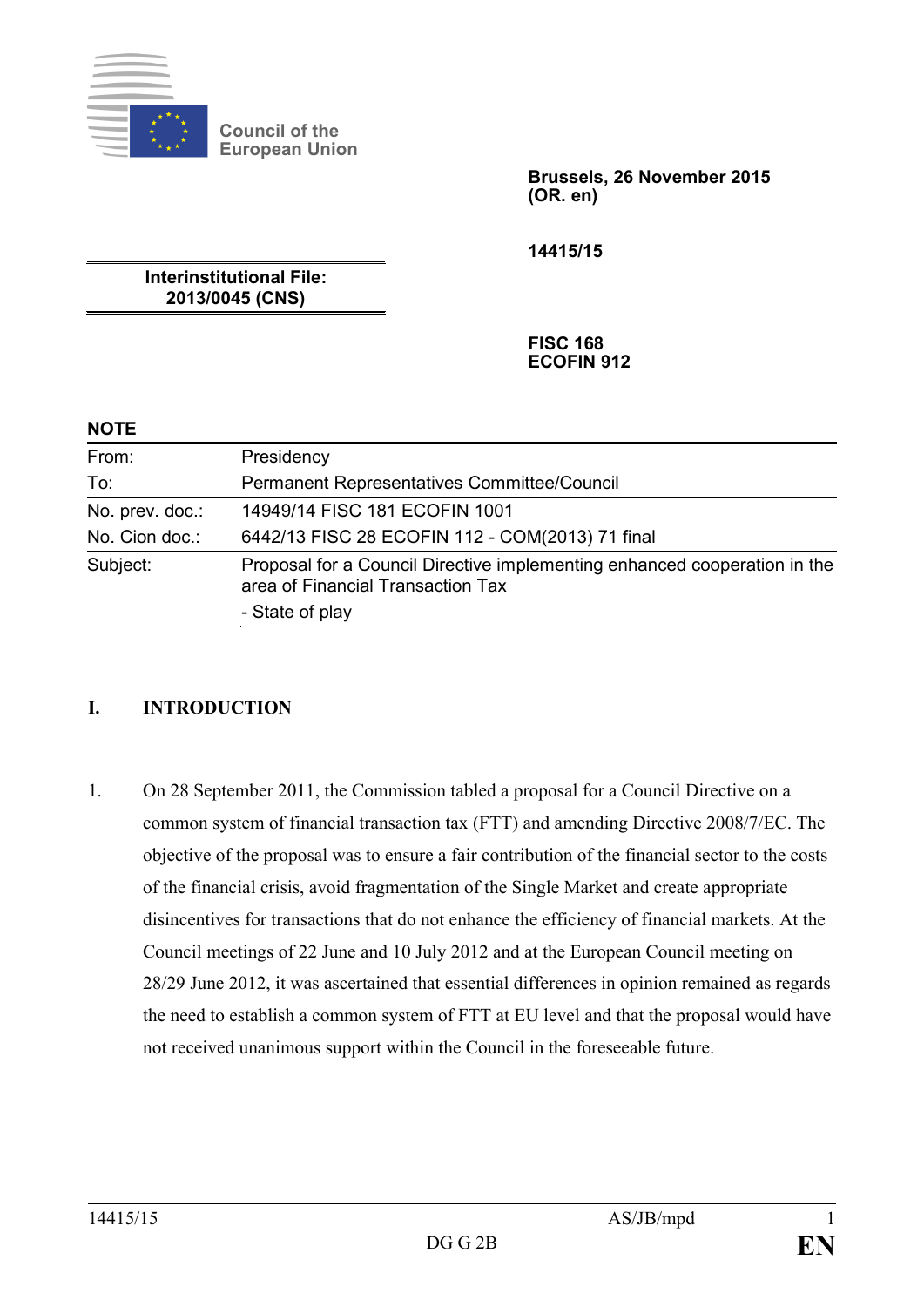2. On the basis of the request of eleven Member States (Austria, Belgium, Estonia, France, Germany, Greece, Italy, Portugal, Slovakia, Slovenia and Spain - hereafter referred to as "participating Member States"), and in accordance with the authorization of the Council of 22 January 2013, which was adopted following the European Parliament's consent given on 12 December 2012, the Commission on 14 March 2013 submitted a proposal for a Council Directive implementing enhanced cooperation in the area of financial transaction tax (hereafter referred to as the "Commission proposal"). This Commission proposal, essentially, mirrored the scope and objectives of the original FTT proposal put forward by the Commission in 2011.

# **II. STATE OF PLAY**

- 3. Following the preparatory work by the Working Party on Tax Questions (WPTQ), the state of play on this dossier has been discussed at the ECOFIN Council meeting of 6 May 2014, where the Ministers of ten participating Member States released a Joint Statement.**[1](#page-1-0)** Further on, the state of play on this file was discussed at the ECOFIN Council of 7 November 2014**[2](#page-1-1)** , and the Presidency also reported to ECOFIN Council which met on 9 December 2014**[3](#page-1-2)** . Since then, throughout 2015, the WPTQ discussed the constitutive parts (the "building blocks") of the FTT and the assembly of those "building blocks" into possible FTT models.
- 4. Building on the work done by previous Presidencies, the Luxembourg Presidency has enabled the continuation of deliberations among all Member States.

<span id="page-1-0"></span>**<sup>1</sup>** See doc. 9399/14 FISC 79 ECOFIN 445 and doc. 9576/14 PV/CONS 22 ECOFIN460.

<span id="page-1-1"></span><sup>&</sup>lt;sup>2</sup> See doc. 14949/14 FISC 181 ECOFIN 1001.<br>
See doc. 16408/14 FISC 222 ECOFIN 1150

<span id="page-1-2"></span>**<sup>3</sup>** See doc. 16498/14 FISC 222 ECOFIN 1159 and doc. 16753/14 FISC 230 ECOFIN 1188 CO EUR-PREP 50, points 36 to 46.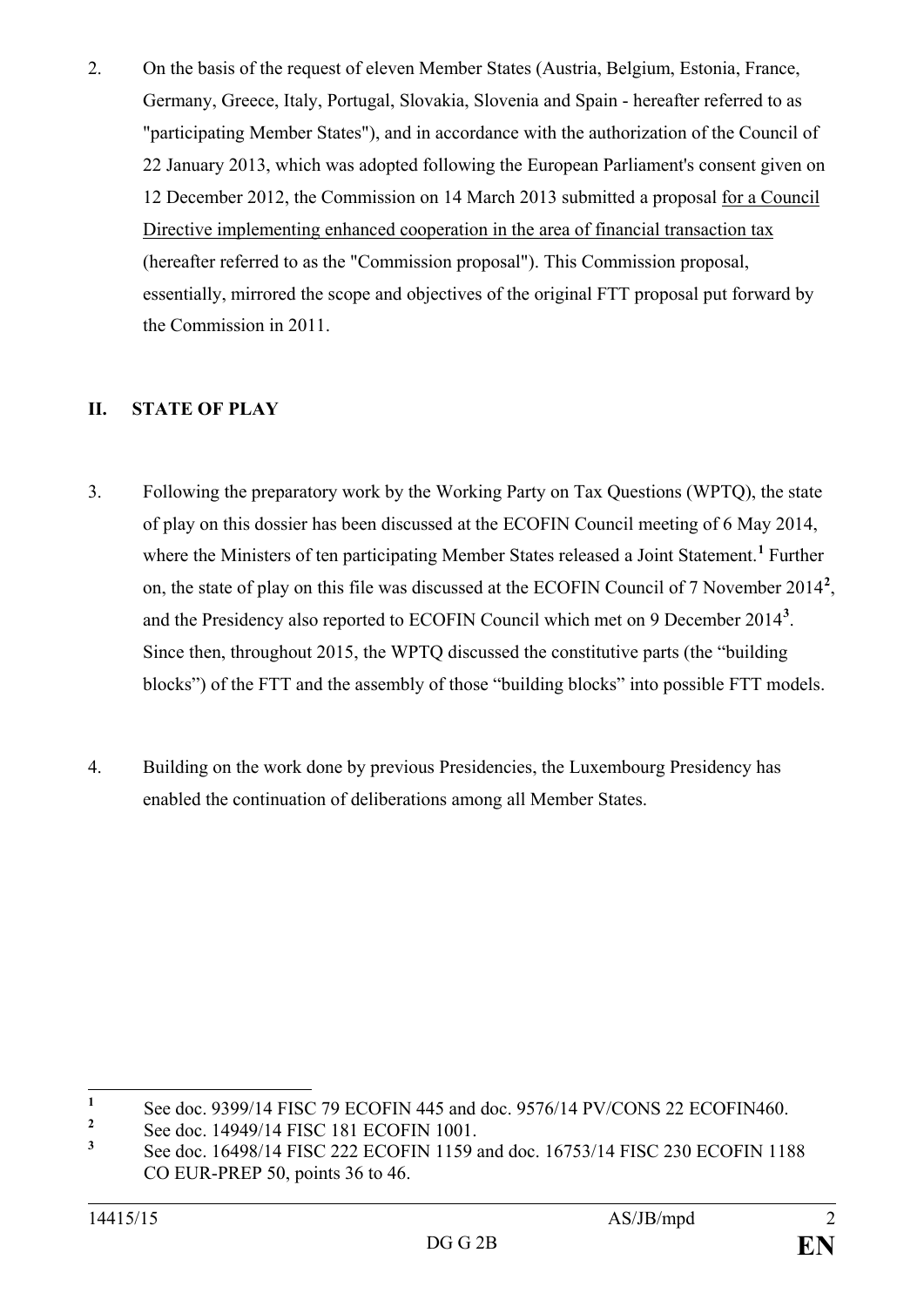- 5. During the term of the Luxembourg Presidency, two WPTQ meetings on FTT took place, where a number of issues were discussed, and in particular:
	- i) some of the "building blocks" of the FTT;
	- ii) different options on how to avoid potential negative impacts of a FTT on:
		- the retirement schemes (pension plans, funds, and other products serving similar objective), and
		- the part of the economy that is concerned with producing, distributing and consuming goods and non-financial services (i.e. the "real economy").
- 6. The state of play of those discussions and the remaining open key issues are summarised in this note and are submitted by the Presidency for the ECOFIN Council through the Committee of Permanent Representatives.

# **III. KEY OPEN ISSUES**

- *a) Application of "issuance" and "residence" principles and the scope of the FTT*
- 7. The issue on whether and how the "issuance" and "residence" principles could be combined in defining the scope of the future FTT has already been subject of an extensive exchange of views at the Council.**[4](#page-2-0)**

<span id="page-2-0"></span>**<sup>4</sup>** See doc. 14949/14 FISC 181 ECOFIN 1001 points 18 to 23.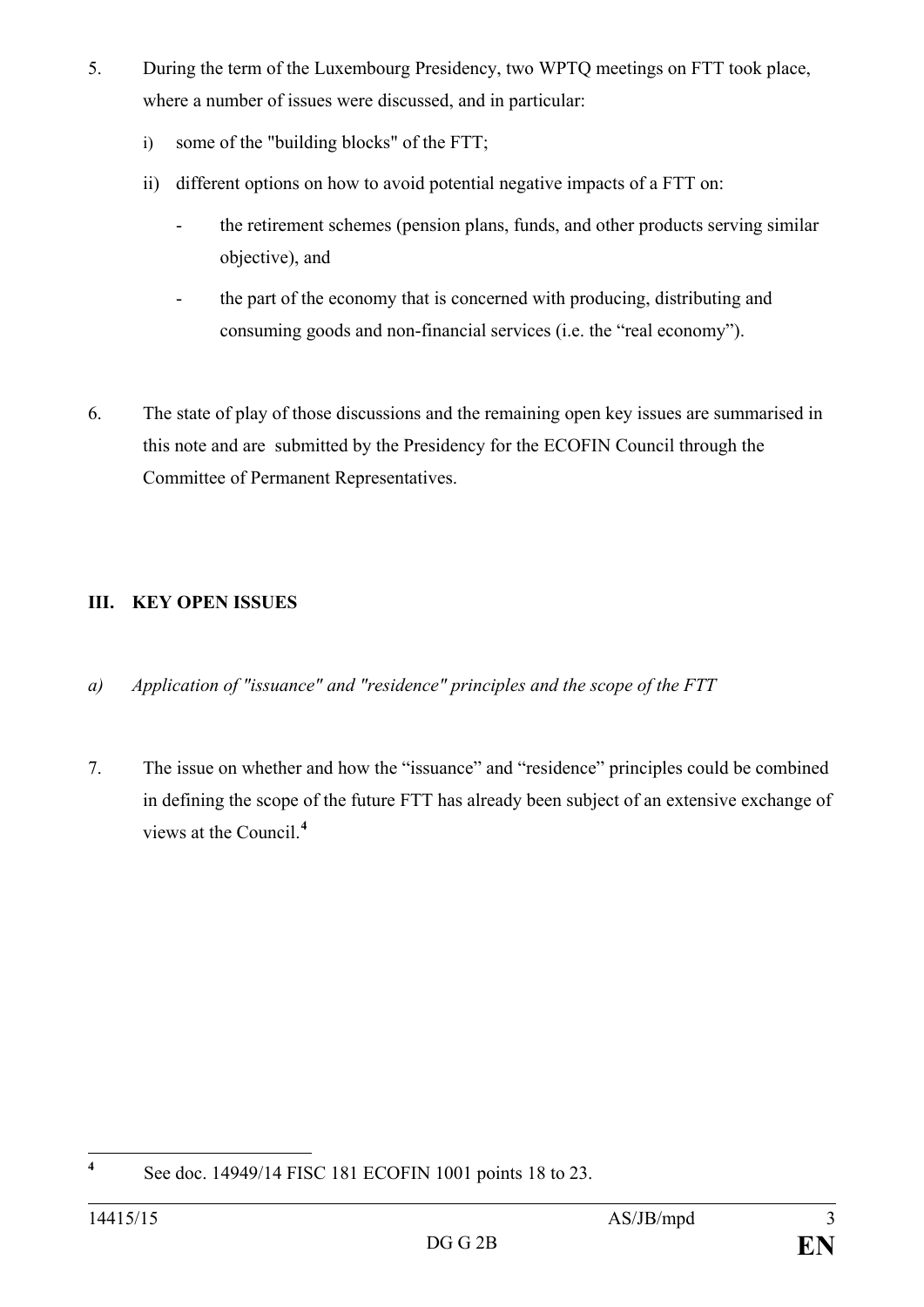- 8. During its meeting on 25 November 2015 the WPTQ discussed whether ,for transactions in derivatives, the scope of the FTT under enhanced co-operation could follow the Commission proposal, while the scope of the FTT for the transactions in shares could be limited to shares that are issued in the participating Member States only. The option for participating Member States to go further with regard to the transactions in shares in their national law was also discussed.. However, it was equally stressed that the design of the future FTT should not lead away from the key objectives underlying this legislative proposal and especially should not create a fragmentation of the Single Market.
- 9. A number of non-participating Member States have indicated that on this point, as well as on many other elements of the future FTT, the future agreement should not go against the interests of the non-participating Member States.
- *b) Taxable event for securities: "gross" or "net" transactions (Article 2(2) of the Commission proposal)*
- 10. On the issue how the taxable event for transactions in securities could be defined to determine the taxable amount, two main options have been discussed:
	- i) whether FTT liability should be calculated after netting and settlement (having regard to the effective change in ownership at the end of a trading day); or
	- ii) whether such liability should rather be calculated for the "gross" amount, i.e. FTT should be applied to every trading order (ordered transaction), without any reductions due to the eventual calculation of net settlement positions.
- 11. The Commission's legislative proposal caters for the second option and foresees that both events - purchase and sale of a financial instrument before netting or settlement would generate FTT consequences. This seems to be the preferred option for the design of the future FTT.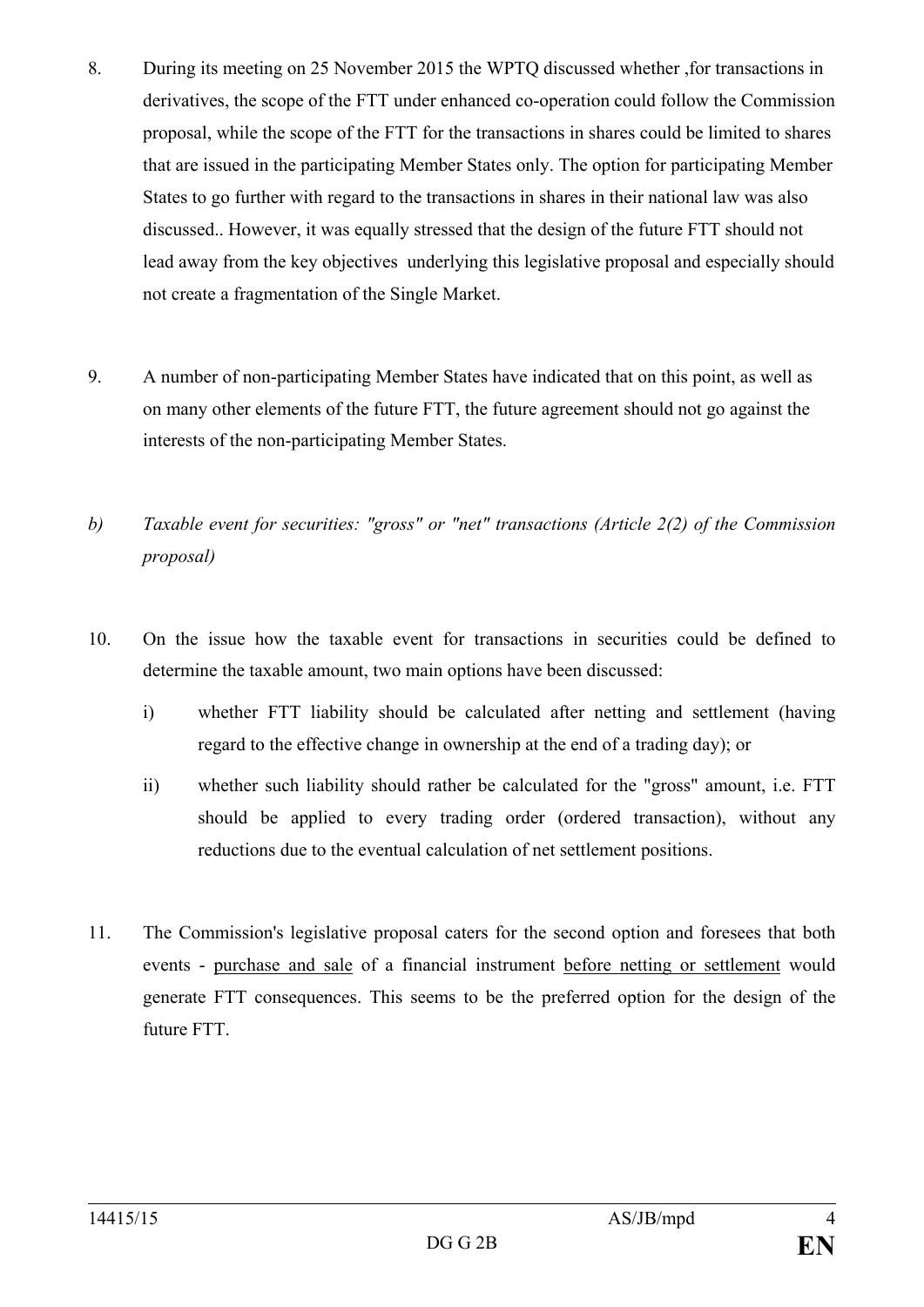- *c) The treatment of the transaction chain (Article 10(1) and 10(2), as well as Article 3(1) and 3(2) of the Commission proposal)*
- 12. A single financial transaction may engage several financial intermediaries between two final counterparties, i. e. there might be cases where a single purchase/sale operation triggered from outside the financial sector might show up as two, three or even four trades at each side of the transaction.
- 13. According to Article 3(1) of the Commission proposal, "the directive shall apply to all financial transactions", which means that all transactions by all intermediaries would fall under the scope of the FTT. Nonetheless, the Commission also proposes to exempt agency relations, so that the intermediaries to a transaction chain would be taxed to the extent that the transaction is carried out on their own account and for their own profit (proprietary trading).
- 14. In order to further curtail potential "cascading effects" of the tax, it was proposed during the discussion in the WPTQ that clearing members, when acting as facilitators, could also be exempt from the scope of the FTT, under certain conditions (e. g. by way of modifying Article 3(2) of the Commission proposal).

# *d) Possible exemption from FTT of market making activities*

15. In its proposal, the Commission did not foresee an exemption for market making activities. However, from the start of the negotiations in Council the need to include such an exemption in the future FTT was raised and extensively discussed. In its meeting on 25 November 2015 the WPTQ focused in particular on the definition of market making activities that could potentially be exempted.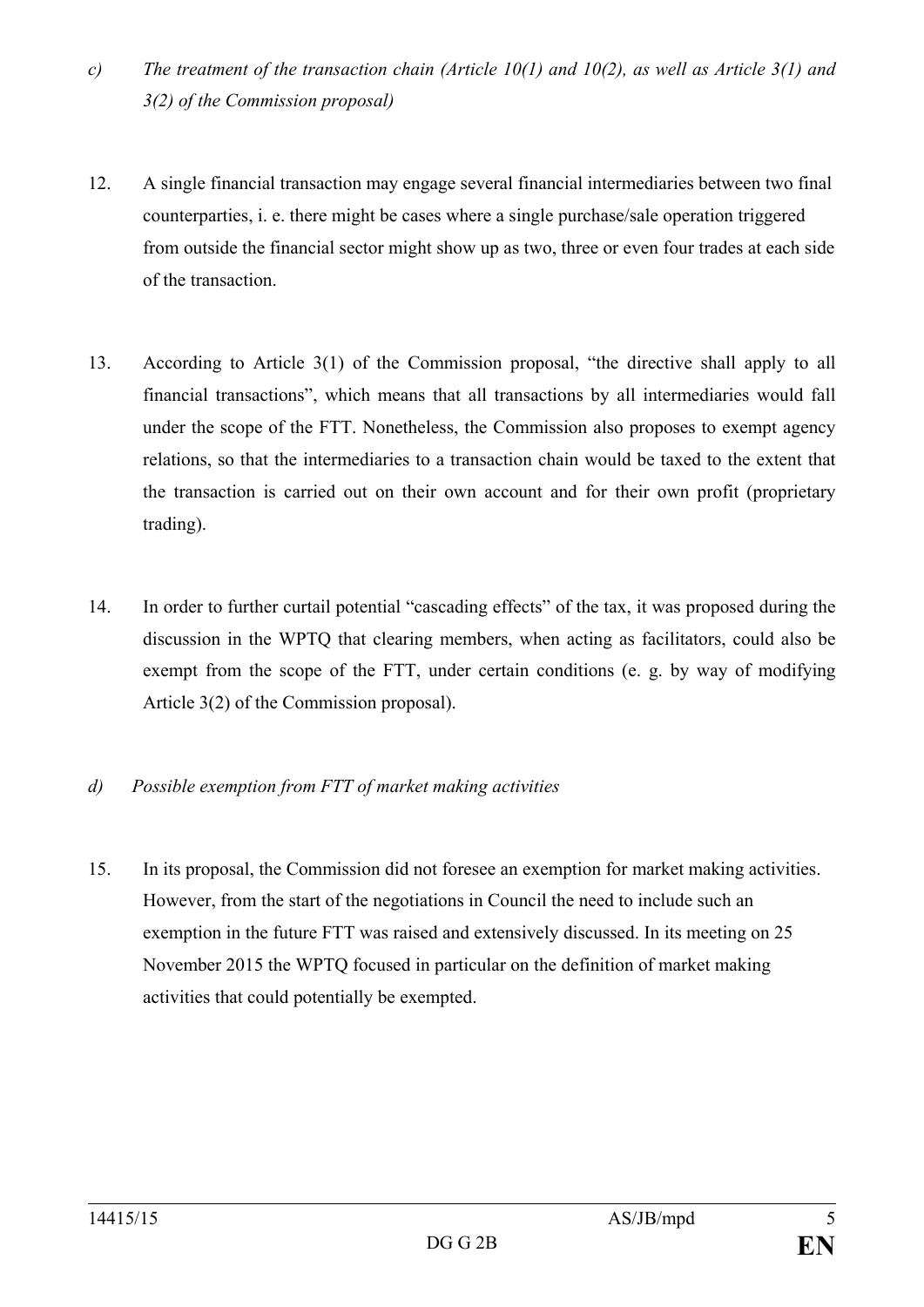- 16. For the purposes of financial supervision, a number of definitions of market maker or market making exist, designed specifically for the purposes of those legal acts, for example: Article 4(1) point 7 of Directive 2014/65/EU (MIFID), Article 2 point (k) of Regulation No. 236/2012 (the Short-Selling Regulation). Further on, the negotiations on the Regulation on Structural measures improving the resilience of the EU credit institutions (BSR), which is supposed to contain a definition of market making, are still ongoing**[5](#page-5-0)** .
- 17. Should such an exemption be part of a final compromise on the FTT, a suitable and operational definition would have to be designed, which would not hinder efficient administration and collection of the FTT. In this perspective, technical solutions would have to be found on a number of issues, such as which objective criteria would be needed to distinguish market making activities that merit such an exemption, and what should be the scope of such an exemption. For example, it could be considered, whether it is technically feasible to foresee that such a specific exemption, designed solely for FTT purposes, could be narrowed down to, for example, illiquid markets. In this context as well, the issue was also raised, whether the definitions that exist for regulatory purposes in the area of financial services could suit the specifics of the future FTT, taking into account the differences of the objectives of tax and regulatory areas. It has also been stressed that any exemptions from the future FTT should be designed in a way to minimise the risks of market fragmentation or tax avoidance and not create any potential loopholes.

<span id="page-5-0"></span>**<sup>5</sup>** See Article 5(15) in the Council general approach set out in doc. 10150/15 EF 121 ECOFIN 528 CODEC 910 + COR 1.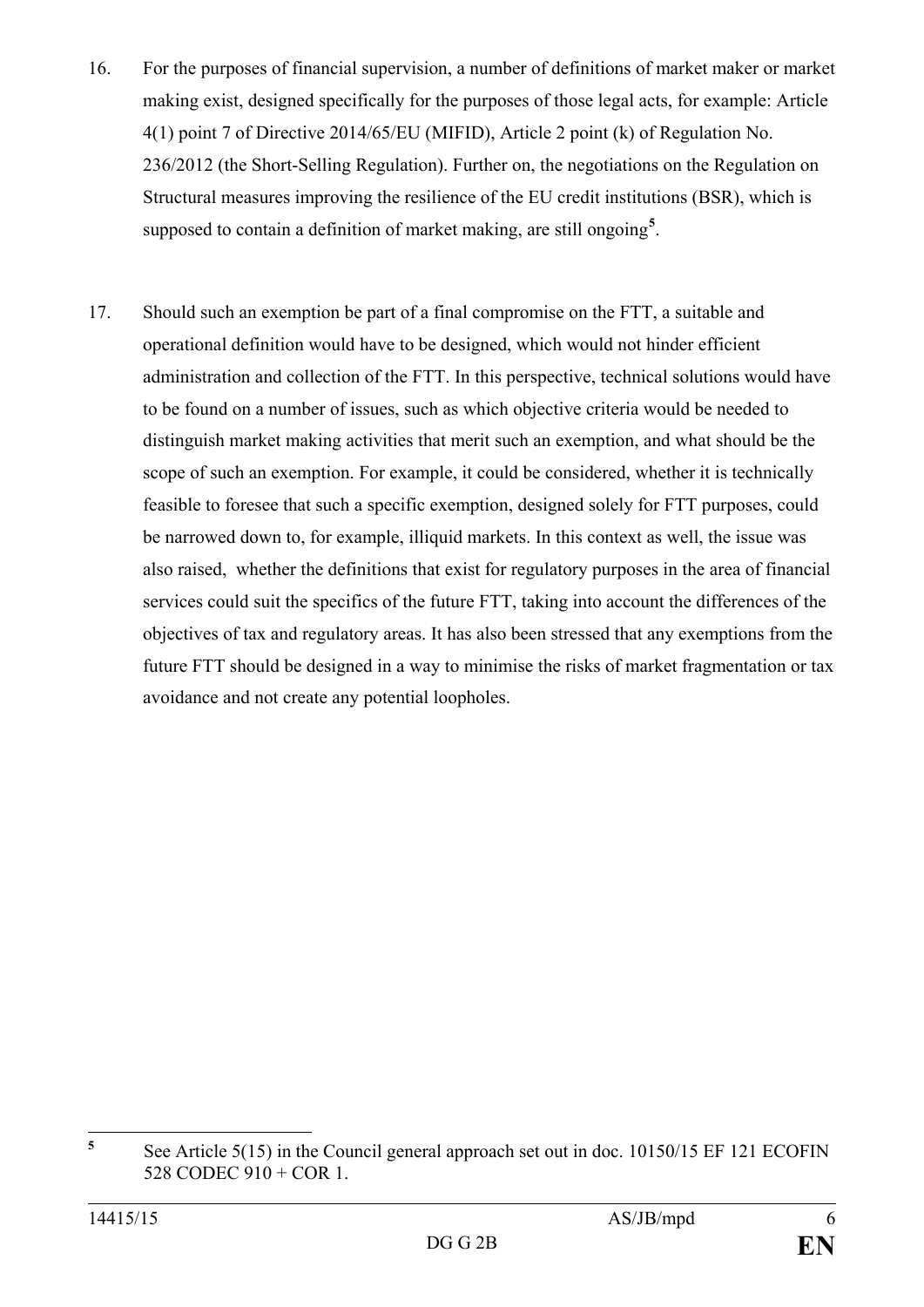- 18. In the course of negotiations on this legislative file, a variety of options of taxing transactions in derivatives have been discussed, ranging from a narrow scope (some derivatives only, e. g. those with only equities subject to FTT as underlying), to the broadest scope possible (which could possibly presuppose lower tax rates), while taking full consideration of the impact on the real economy and the risk of relocation of the financial sector. Some non-participating Member States stated that the application of "issuance" and/or "residence" principles to the taxation of shares and derivatives should provide for a consistent solution regarding the scope of transactions in derivatives subject to the future FTT, especially with regard to how the future FTT, agreed under the enhanced co-operation, would impact the markets in the non-participating Member States.
- 19. The discussions at the WPTQ level also covered the issue whether or not the taxation of derivative markets could have an impact on the cost of public borrowing. In this context, it was discussed whether, besides a possible exemption for repos and reverse repos, as well as for managers of public debt and their counterparties, there should also be an exemption for transactions in derivatives directly and fully linked to public debt.
- *f) The methods for calculating the tax base for derivatives contracts (Article 7 of the Commission proposal)*
- 20. Under the Commission proposal, the taxable amount (tax base) for financial transactions related to derivative contracts would be the notional amount, referred to in the derivatives contract at the time of the financial transaction that falls under FTT.